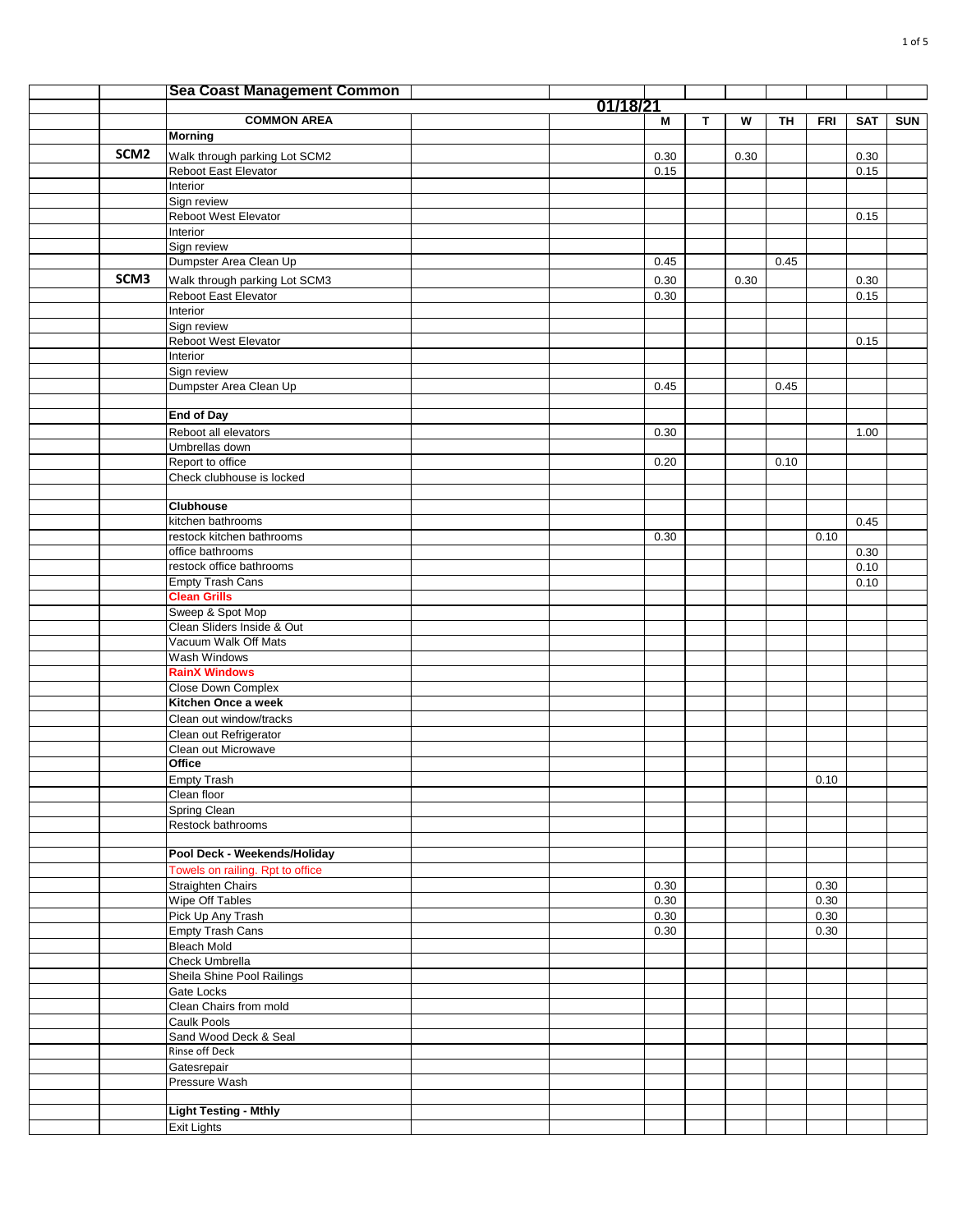| <b>Sea Coast Management Common</b> |          |      |  |   |    |            |            |            |  |  |  |  |  |
|------------------------------------|----------|------|--|---|----|------------|------------|------------|--|--|--|--|--|
|                                    | 01/18/21 |      |  |   |    |            |            |            |  |  |  |  |  |
| <b>COMMON AREA</b>                 |          | м    |  | W | TН | <b>FRI</b> | <b>SAT</b> | <b>SUN</b> |  |  |  |  |  |
| <b>Building Lights</b>             |          |      |  |   |    |            |            |            |  |  |  |  |  |
| <b>Entrance Lights</b>             |          |      |  |   |    |            |            |            |  |  |  |  |  |
| Atrium Lights                      |          |      |  |   |    |            |            |            |  |  |  |  |  |
| Flag Light                         |          |      |  |   |    |            |            |            |  |  |  |  |  |
| <b>Stairwell Lights</b>            |          |      |  |   |    |            |            |            |  |  |  |  |  |
| <b>Emergancy Lights</b>            |          |      |  |   |    |            |            |            |  |  |  |  |  |
|                                    |          |      |  |   |    |            |            |            |  |  |  |  |  |
| SCM <sub>2</sub>                   |          |      |  |   |    |            |            |            |  |  |  |  |  |
| <b>Elevator Lobbies</b>            |          |      |  |   |    |            |            |            |  |  |  |  |  |
| <b>Empty Trash Cans</b>            |          | 0.30 |  |   |    | 0.30       |            |            |  |  |  |  |  |
| Wipe Horizonal Surfaces            |          | 0.45 |  |   |    |            | 0.45       |            |  |  |  |  |  |
| Blow Floor - Spot Mop              |          | 0.45 |  |   |    |            | 0.45       |            |  |  |  |  |  |
| <b>Wipe Handrails</b>              |          | 0.45 |  |   |    |            | 0.45       |            |  |  |  |  |  |
| Vacuum Walk-Off Mats               |          | 0.45 |  |   |    |            | 0.45       |            |  |  |  |  |  |
|                                    |          |      |  |   |    |            |            |            |  |  |  |  |  |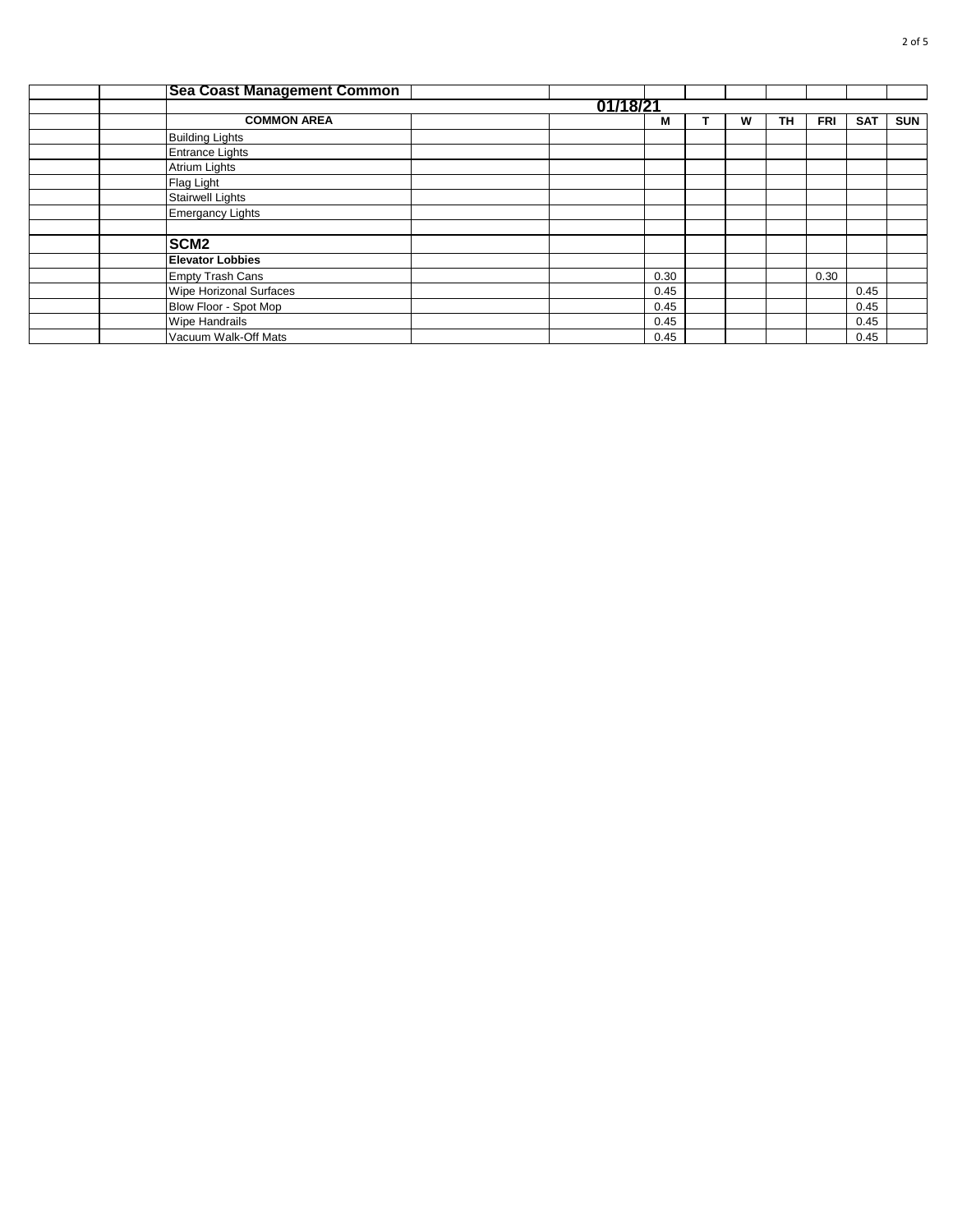|  | <b>Sea Coast Management Common</b>          |          |      |   |   |    |            |            |            |
|--|---------------------------------------------|----------|------|---|---|----|------------|------------|------------|
|  |                                             | 01/18/21 |      |   |   |    |            |            |            |
|  | <b>COMMON AREA</b>                          |          | М    | T | W | TH | <b>FRI</b> | <b>SAT</b> | <b>SUN</b> |
|  | Clean Both sides of Door Glass              |          | 0.45 |   |   |    |            | 0.45       |            |
|  | Clean windows In/Out                        |          | 0.45 |   |   |    |            | 0.45       |            |
|  | Elevator & Interiors                        |          |      |   |   |    |            |            |            |
|  | Wipe Down Interior Panels                   |          | 0.45 |   |   |    |            |            | 0.45       |
|  | Sheila Shine                                |          |      |   |   |    |            |            | 0.45       |
|  | Clean tracks hard wire brush                |          |      |   |   |    |            |            |            |
|  | Mop floor & corners                         |          |      |   |   |    |            |            |            |
|  | Full sanatize                               |          |      |   |   |    |            |            |            |
|  | <b>Walkways &amp; Stairwell</b>             |          |      |   |   |    |            |            |            |
|  | Items in walkways? Picture report to office |          |      |   |   |    |            |            |            |
|  | <b>Blow</b>                                 |          |      |   |   |    |            |            |            |
|  | Spot Mop                                    |          |      |   |   |    |            |            |            |
|  | Pick up trash                               |          | 0.45 |   |   |    |            |            |            |
|  | Wipe Handrails<br>Wash down                 |          |      |   |   |    |            |            |            |
|  | Pressure Wash                               |          |      |   |   |    |            |            |            |
|  | <b>Laundry Rooms</b>                        |          |      |   |   |    |            |            |            |
|  | Sweep-Spot Mop                              |          |      |   |   |    |            |            |            |
|  | <b>Empty Trash Cans</b>                     |          |      |   |   |    |            |            |            |
|  | <b>Wipe Horizonal Surfaces</b>              |          |      |   |   |    |            |            |            |
|  | <b>Parking lots</b>                         |          |      |   |   |    |            |            |            |
|  | Garbage Pick up                             |          |      |   |   |    |            |            |            |
|  | Call Bulk?                                  |          |      |   |   |    |            |            |            |
|  | <b>Trash Chutes</b>                         |          | 0.45 |   |   |    |            |            |            |
|  | Recycle Area cleaned                        |          |      |   |   |    |            |            |            |
|  | Recycle Bins pressure washed                |          |      |   |   |    |            |            |            |
|  | Numbers stenciled                           |          |      |   |   |    |            |            |            |
|  | Lines striped                               |          |      |   |   |    |            |            |            |
|  | <b>Test Building Lights</b>                 |          |      |   |   |    |            |            |            |
|  | Tagging cars                                |          |      |   |   |    |            |            |            |
|  | Towing                                      |          |      |   |   |    |            |            |            |
|  | <b>Pressure Wash Trash Receptacle</b>       |          |      |   |   |    |            |            |            |
|  | Clean/Deodorize Trash Chute                 |          |      |   |   |    |            |            |            |
|  | NO BLOWING SAND IN DRAINS!                  |          |      |   |   |    |            |            |            |
|  |                                             |          |      |   |   |    |            |            |            |
|  | SCM <sub>3</sub>                            |          |      |   |   |    |            |            |            |
|  | <b>Elevator Lobbies</b>                     |          |      |   |   |    |            |            |            |
|  | Empty Trash Cans                            |          |      |   |   |    | 0.30       |            |            |
|  | <b>Wipe Horizonal Surfaces</b>              |          |      |   |   |    |            |            | 0.35       |
|  | Blow Floor - Spot Mop                       |          |      |   |   |    |            |            | 0.45       |
|  | <b>Wipe Handrails</b>                       |          |      |   |   |    |            |            | 0.45       |
|  | Vacuum Walk-Off Mats                        |          |      |   |   |    |            |            | 0.45       |
|  | Clean Both sides of Door Glass              |          |      |   |   |    |            |            | 0.45       |
|  | Clean windows In/Out                        |          |      |   |   |    |            |            | 0.45       |
|  | <b>Elevator &amp; Interiors</b>             |          |      |   |   |    |            |            |            |
|  | Wipe Down Interior Panels                   |          |      |   |   |    |            |            | 0.45       |
|  | Sheila Shine                                |          |      |   |   |    |            |            | 0.45       |
|  | Clean tracks hard wire brush                |          |      |   |   |    |            |            |            |
|  | Mop floor & corners                         |          |      |   |   |    |            |            |            |
|  | Full sanatize                               |          |      |   |   |    |            |            |            |
|  | <b>Walkways &amp; Stairwell</b>             |          |      |   |   |    |            |            |            |
|  |                                             |          |      |   |   |    |            |            |            |
|  | Items in walkways? Picture report to office |          |      |   |   |    |            |            |            |
|  | Blow                                        |          |      |   |   |    |            |            |            |
|  | Spot Mop                                    |          | 0.45 |   |   |    |            |            |            |
|  | Pick up trash                               |          | 0.45 |   |   |    |            |            |            |
|  | Wipe Handrails                              |          | 0.45 |   |   |    |            |            |            |
|  | Wash down                                   |          |      |   |   |    |            |            |            |
|  | Pressure Wash                               |          |      |   |   |    |            |            |            |
|  | <b>Laundry Rooms</b>                        |          |      |   |   |    |            |            |            |
|  | Sweep-Spot Mop                              |          | 0.45 |   |   |    |            |            |            |
|  | <b>Empty Trash Cans</b>                     |          | 0.45 |   |   |    |            |            |            |
|  | Wipe Horizonal Surfaces                     |          | 0.45 |   |   |    |            |            |            |
|  | <b>Parking lots</b>                         |          |      |   |   |    |            |            |            |
|  | Garbage Pick up                             |          | 0.40 |   |   |    |            | 0.45       |            |
|  | Call Bulk?                                  |          |      |   |   |    |            |            |            |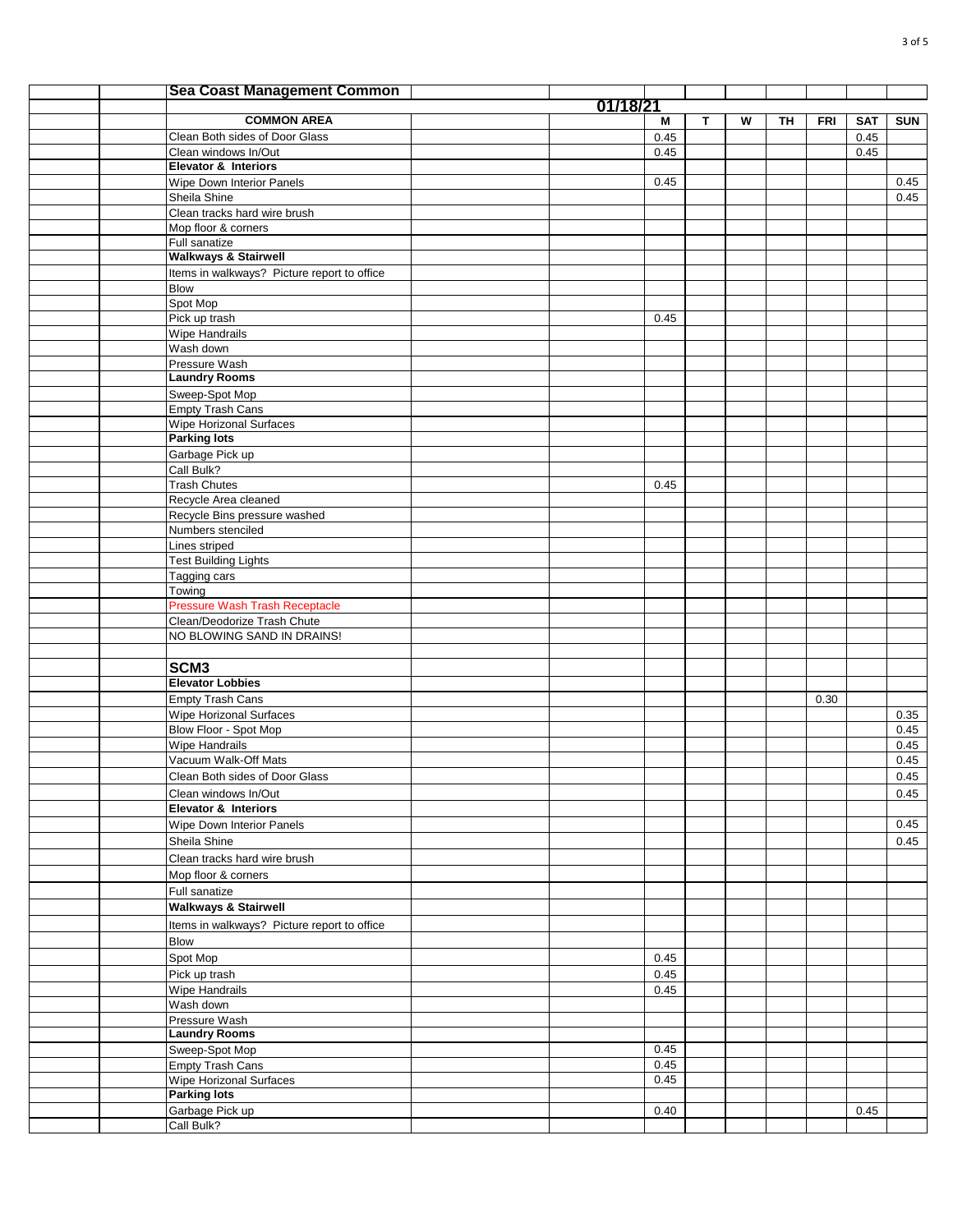| <b>Sea Coast Management Common</b>    |          |  |      |            |            |            |            |            |            |  |  |  |  |
|---------------------------------------|----------|--|------|------------|------------|------------|------------|------------|------------|--|--|--|--|
|                                       | 01/18/21 |  |      |            |            |            |            |            |            |  |  |  |  |
| <b>COMMON AREA</b>                    |          |  | М    |            | W          | <b>TH</b>  | <b>FRI</b> | <b>SAT</b> | <b>SUN</b> |  |  |  |  |
| <b>Trash Chutes</b>                   |          |  | 0.45 |            |            |            |            |            | 0.45       |  |  |  |  |
| Recycle Area cleaned                  |          |  |      |            |            |            |            |            |            |  |  |  |  |
| Recycle Bins pressure washed          |          |  |      |            |            |            |            |            |            |  |  |  |  |
| Numbers stenciled                     |          |  |      |            |            |            |            |            |            |  |  |  |  |
| Lines striped                         |          |  |      |            |            |            |            |            |            |  |  |  |  |
| <b>Test Building Lights</b>           |          |  |      |            |            |            |            |            |            |  |  |  |  |
| Tagging cars                          |          |  |      |            |            |            |            |            |            |  |  |  |  |
| Towing                                |          |  |      |            |            |            |            |            |            |  |  |  |  |
| <b>Pressure Wash Trash Receptacle</b> |          |  |      |            |            |            |            |            |            |  |  |  |  |
| Clean/Deodorize Trash Chute           |          |  |      |            |            |            |            |            |            |  |  |  |  |
| NO BLOWING SAND IN DRAINS!            |          |  |      |            |            |            |            |            |            |  |  |  |  |
|                                       |          |  |      |            |            |            |            |            |            |  |  |  |  |
| <b>Breaks</b>                         |          |  |      |            |            |            |            |            |            |  |  |  |  |
| Chris                                 |          |  | 0.30 | <b>OFF</b> | 0.30       | 0.30       | <b>OFF</b> | <b>OFF</b> | <b>OFF</b> |  |  |  |  |
| <b>Derick</b>                         |          |  | 0.30 | 0.00       | <b>OFF</b> | <b>OFF</b> | 0.30       | 0.30       | 0.30       |  |  |  |  |
|                                       |          |  |      |            |            |            |            |            |            |  |  |  |  |